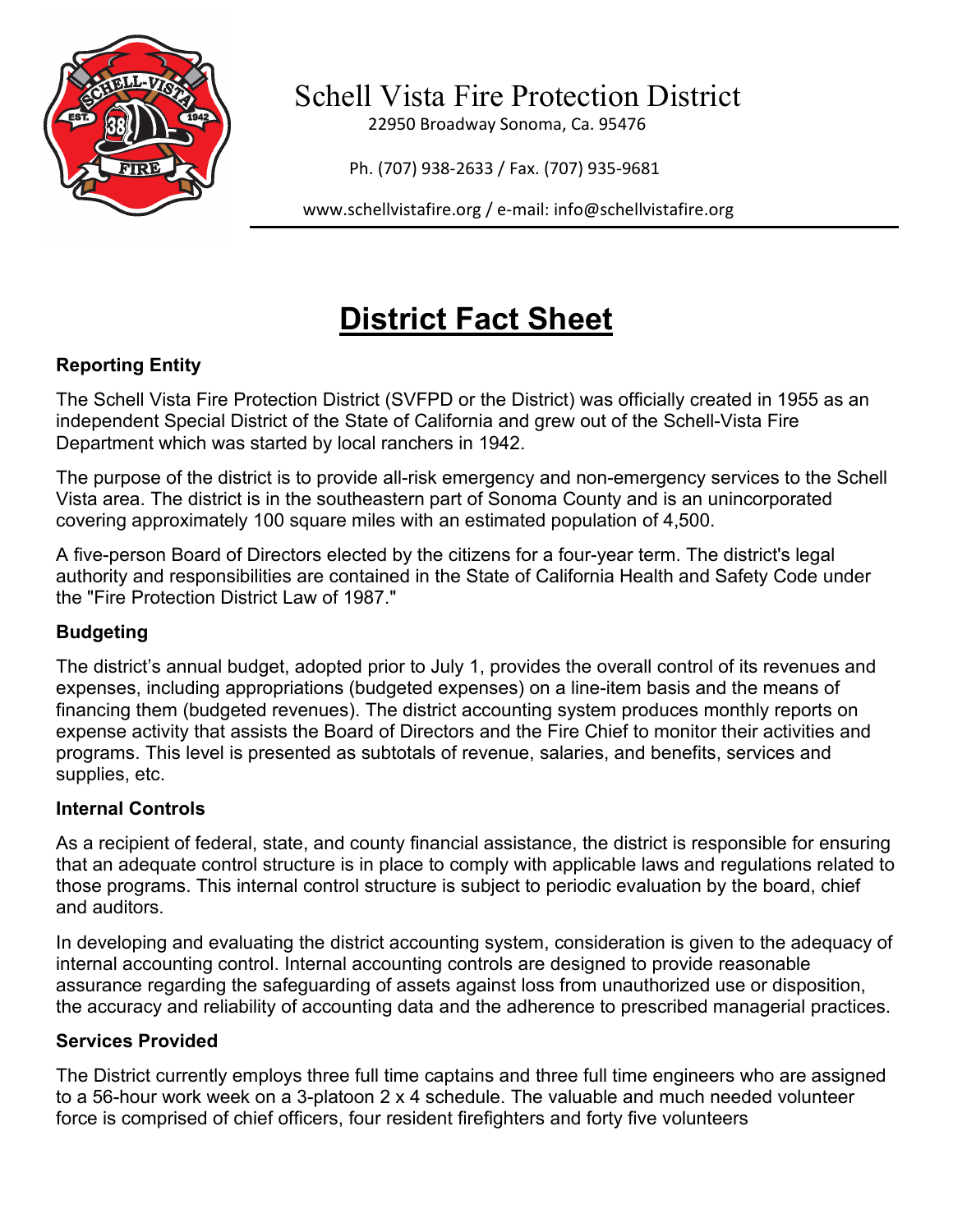

Schell Vista Fire Protection District

22950 Broadway Sonoma, Ca. 95476

Ph. (707) 938-2633 / Fax. (707) 935-9681

[www.schellvistafire.org](http://www.schellvistafire.com/) / e-mail: info@schellvistafire.org

firefighters. The district responds to 800 calls for service annually from two strategically located stations (the main station is staffed full time).

The district covers the unincorporated hills to the north and east of the City of Sonoma, the area south of Sonoma to Highway 37. The district has mutual and auto aid agreements to our neighboring counties and cities including City of Sonoma, Napa County, City of Napa, Solano County, City of Vallejo and the Novato Fire District. Within the boundaries of the district are Highways 12, 116, 121 and 37 the Sonoma Marin Northern Pacific Railroad Authority, wildland areas, vineyards, wineries, dairies, single and multi-family residential units, commercial and light industrial occupancies, assisted living facilities, equestrian areas, open space areas including hiking trails and Sonoma Raceway. The district is seated in the heart of the wine county, one the most visited areas in northern California. With such diversity, it is essential the district be equipped with state-of-the-art apparatus and be appropriately staffed to handle all risk emergencies. The district participates in the California Master Mutual System as well as local automatic and mutual aid agreements.

The district's philosophy with regards to fire, medical, or hazardous material emergencies has been one of a strong, rapid deployment of appropriate resources to mitigate any emergency, as recognized by a Class 3-5 Insurance Service Office (ISO) rating. The District's goal is to maintain overall total response time of 8 minutes or less 90% of the time for all dispatched emergencies. Total response time is defined as the total time beginning when a 9-1-1 emergency call is answered to the time emergency responders arrive at the scene of an emergency. Under daily normal conditions, there are 1 full-time captain, 1 full time engineer up to 3 volunteer's firefighters on duty 24 hours a day. If needed the district's 45 volunteer firefighters are called on to assist with larger incidences when needed.

### **Apparatus**

The district's fleet consists of one medium rescue, two type one engines, three type three engines, two water tenders, one trailered cascade system and several utility vehicles.

These vehicles are fully equipped to respond as needed to mitigate any emergency including medical, fire, rescue, hazardous material spill, or vehicle accidents.

Paramedic service is provided by the Sonoma Valley Fire Rescue Authority.

The district participates in a Joint Powers Agreement in the Sonoma County Hazardous Materials Response Team. Through the Homeland Security Grant process, the team acquired a state-of-the-art emergency response vehicle for its Type II Hazardous Materials Team. The crew and vehicle aid with a wide variety of calls, such as spills, abandoned chemicals, carbon monoxide emissions, natural gas leaks, household chemical issues, structure fires, pipeline ruptures, vehicle accidents involving tankers and industrial accidents.

The apparatus is stocked with modern hazardous materials detection equipment, advanced life support supplies, and has a computer link to a hazardous material information line.